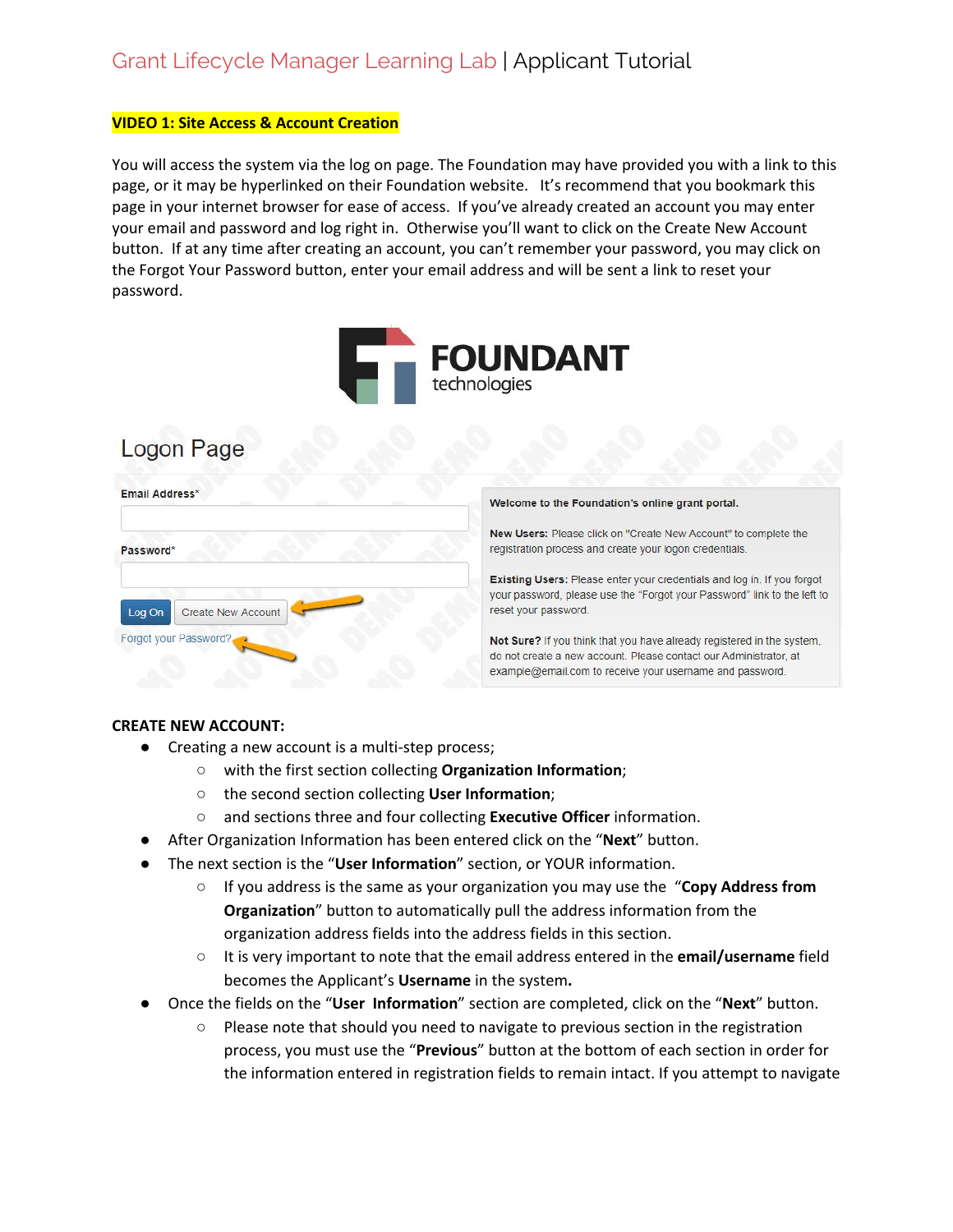to the previous section by using their browser's "back" button you will lose all registration information entered..

- In the next section you indicate if you are the Organization's Executive Officer.
	- If you are the executive officer select "Yes." You are taken to a section of optional fields that includes only the fields that were not required in the "User Information" section.
	- If you are not the executive officer select "**No**," and complete the Executive Officer's fields.
- Once the executive officer's information entered, clicking on the "**Next"** button to create a password.
- Password requirements are listed at the top of the section, so the applicant can create their password accordingly.
- Once the password is created, the applicant clicks the "**Create Account"** button.

| Password                                                                                                                                                                 |                                                                                                           |
|--------------------------------------------------------------------------------------------------------------------------------------------------------------------------|-----------------------------------------------------------------------------------------------------------|
| Passwords must be at least six characters long and may contain capital or lowercase letters, numbers, or any of the following special characters: $\frac{1}{Q}$ #\$%&*() |                                                                                                           |
| Password*                                                                                                                                                                | Confirm Password*                                                                                         |
| <b>≮</b> Previous<br><b>CONTRACTOR</b><br><b>The Contract</b><br><b>CONTRACTOR</b><br><b>CONTRACTOR</b><br><b>CONTRACTOR</b>                                             | <b>Create Account</b><br><b>STATISTICS</b><br><b>CONTRACTOR</b><br><b>Contractor</b><br><b>Contractor</b> |

### **EMAIL CONFIRMATION:**

Upon clicking Create Account you will be taken to the Email Confirmation page, so you can confirm that you are receiving emails from the system. Follow the onscreen instructions and click the "Continue" button to finish the registration process. Now you have an account in this system, and remember, this is an account that you will use for both present and future applications.

### **VIDEO 2: Applying for Funding**

Upon completing registration and accessing the system for the first time, you will land on the **Apply Page**. This page will show you any currently open opportunities that you can apply for, as well as any relevant deadlines and other applicable information related to them.

- If you've been provided an access code, you may enter it in the upper right hand corner to reveal the opportunity you have been invited to apply to.
- You can preview the application without having to save any work by clicking on the "Preview" button.
- To start a request click on the blue "Apply" button under the opportunity you'd like to apply to.
	- Clicking Apply will take you into a form to complete or submit. Depending on the Foundation the form will likely be a LOI or Application. In this example, you are taken directly into the application.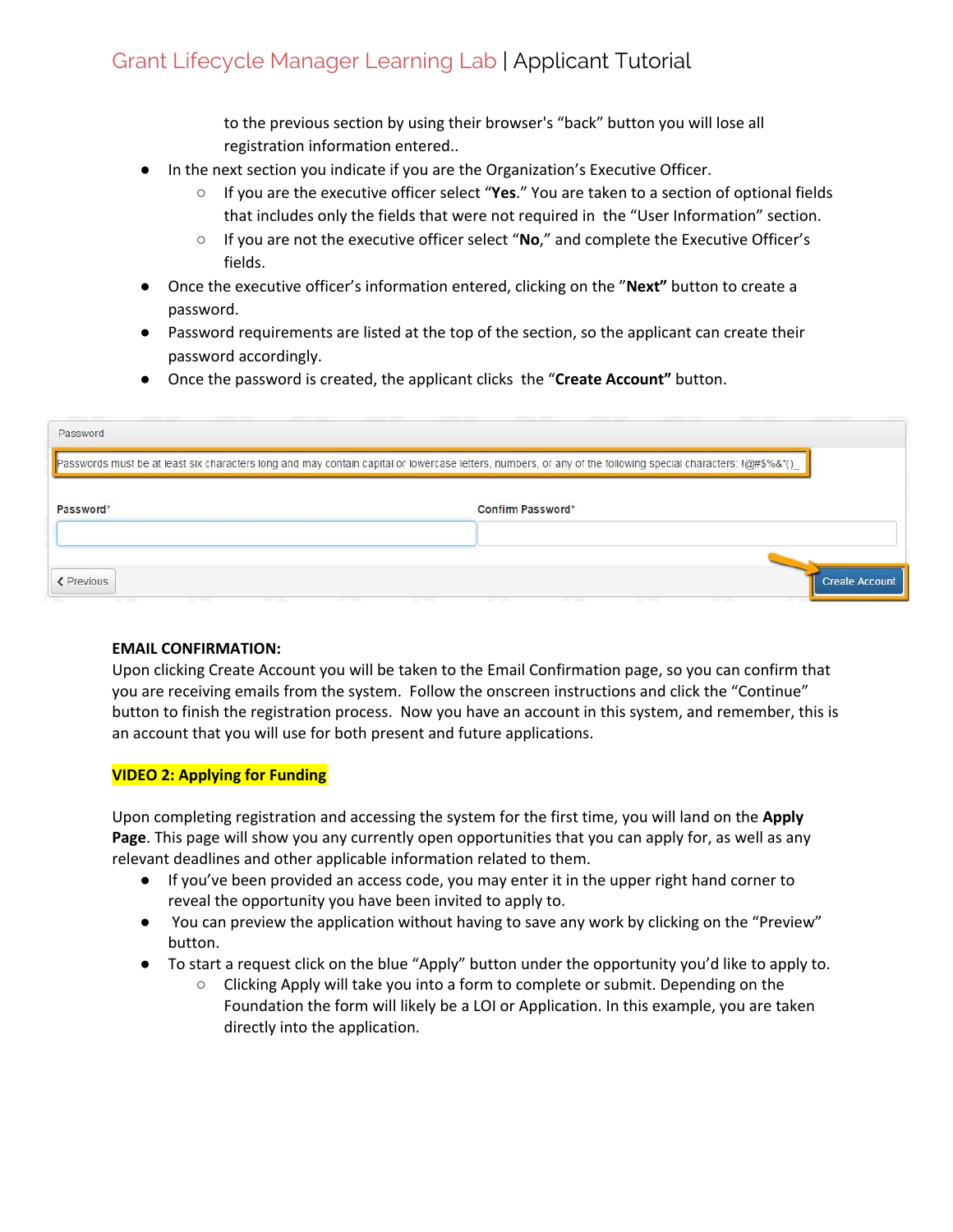| $\triangle$ Apply                                                                                      | <b>Enter Access Code</b>                            | Enter Code   |
|--------------------------------------------------------------------------------------------------------|-----------------------------------------------------|--------------|
| (i) If you have been provided with an Access Code, you may enter it in the box at the top of the page. |                                                     |              |
| $\Omega$<br>Quick Search                                                                               |                                                     | ×            |
| Base Camp Example Process                                                                              | Accepting Submissions from 01/01/2018 to 12/31/2018 | <b>Apply</b> |
| This is where the process description would appear.                                                    |                                                     |              |
| Send to GrantHub<br>$\odot$<br><b>O</b> Preview                                                        |                                                     |              |

Once in the form , note, that your contact information and organization information automatically populates at the top of the form.

- You may also update your contact information, and view your email history.
	- If the Foundation allows applicants to update organization information you will see the edit icon next to the Organization Information.
	- If not, you must contact the Foundation directly to change organization information.
- If you'd like a PDF copy of the application, you can click the Question List button.
- Once you've completed the form, you may click the Application Packet button to download a copy of the questions and your responses.
- **(NEW starting 6/12/18)** Please note that if the form has a specific deadline it will be listed at the top of the form.
	- Depending on the Foundation you may or may not be able to submit after the deadline has passed.
		- If the past due message is reflected in orange, you may still submit the form.
		- If the past due message is reflected in red, you no longer have the option to submit the form.
			- If you are not allowed to submit, you will receive a message should you attempt to submit.

Work your way through the form responding to the fields.

- Note that any fields with an asterisk are required fields and must be completed prior to submitting an application.
- As you complete the form, the system will auto-save every 100 characters typed or every time you click out of a field.
- You may collapse question groups as you go, once you've finished all of the questions in that group, as an indicator to yourself that you've completed that section and reduce scrolling.
- Some fields have character limits.
	- **O** Responses that are longer than the set limit will be saved, **but** an error message will appear informing the applicant the the limit has been exceeded.
		- You will not be allowed to submit the form until the length of the response has been decreased in accordance with the limit.
- File **upload fields** will only accept one file, per field.
	- Upload fields have size limits.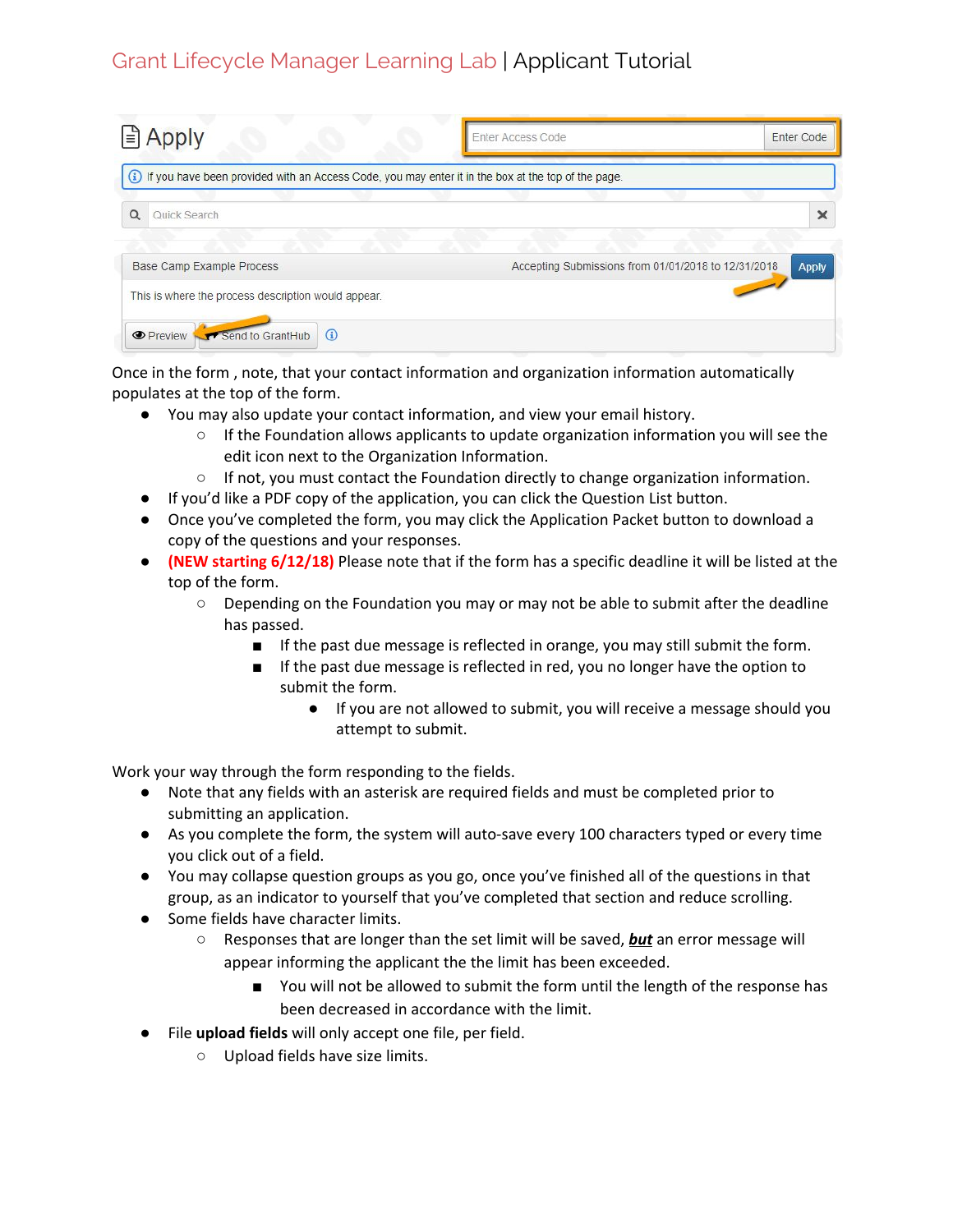- If you attempt to upload a file that is larger than the set MiB limit, you will receive an error message informing the applicant that the file is too large and the file **will not** be saved.
- Upload fields may also have File Type restrictions.
	- If you attempt to upload a file type in an unaccepted file type acceptable file type you will receive a warning that the file type is not acceptable and you will not be able to upload the file.
- Once a file has been uploaded, it may be **deleted** by clicking the **red X** next to the file name and a new file can be uploaded.
- Even though the system is auto-saving there is still a "**Save"** button at the bottom of the form.
	- When you click save you are taken to a confirmation page so you know the save was successful.
		- If you click "**Continue**" you will be taken back into the form so you can continue working.
		- If you save and exit the system, you will access the **draft of the form** from your **Dashboard** the next time you log in.
			- Pick back up where you left off by clicking "**Edit**" link to the right of the request.

When all of the fields are complete, submit the application.

- If any required fields were not completed, or a response to a text question type is longer than the set limit, the system will not allow the form to be submitted.
	- An error message appears listing the fields that need to be completed or edited.
	- $\circ$  These fields are outlined in red so they are easy to identify as the applicant scrolls through the form.
- When a form is submitted successfully, the applicant will be taken to a confirmation page.
	- When the you click "**Continue"** you are taken to your dashboard where you can VIEW your submitted request.
	- Note, that once an application has been submitted you can no longer edit it.

### **VIDEO 3: Your Applicant Dashboard**

Your dashboard houses current and historic requests.

**(NEW starting 6/12/18)** The active request tab houses all current requests. These are the requests still requiring action, awaiting a decision and/or requests that have not yet been marked closed by the site administrator. Within each request you can see forms, form statuses and submission dates and, if applicable, form deadlines.

| $\vee$ Fall Grant For Book Funding |           |            |                         |
|------------------------------------|-----------|------------|-------------------------|
| Process: Base Camp Example Process |           |            |                         |
| Application                        | Draft     | 07/24/2018 | <b>Edit Application</b> |
| <b>Decision</b>                    | Undecided |            |                         |